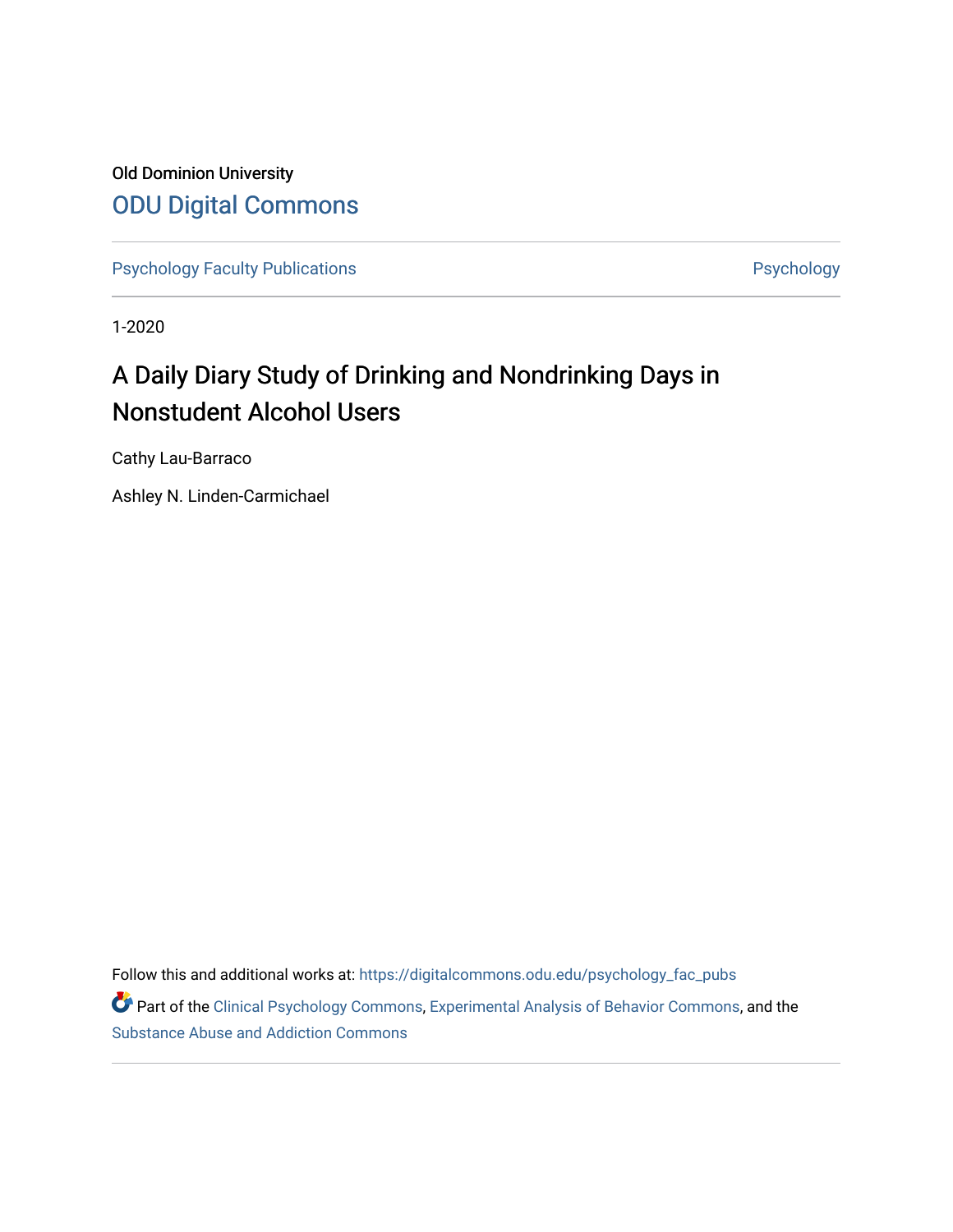

# **HHS Public Access**

Author manuscript Subst Use Misuse. Author manuscript; available in PMC 2020 January 01.

Published in final edited form as:

Subst Use Misuse. 2019 ; 54(1): 31–38. doi:10.1080/10826084.2018.1485700.

# **A Daily Diary Study of Drinking and Non-drinking Days in Nonstudent Alcohol Users**

**Cathy Lau-Barraco**1,2 and **Ashley N. Linden-Carmichael**1,3

<sup>1</sup>Old Dominion University

<sup>2</sup>Virginia Consortium Program in Clinical Psychology

<sup>3</sup>The Pennsylvania State University

# **Abstract**

**Background:** Emerging adults with lower educational attainment are at higher long-term risk for problematic drinking and alcohol use disorders. Efforts to gain a more in-depth understanding of the drinking habits of nonstudent emerging adults are critical to reduce disparities and to shed light on targets of intervention for this vulnerable group.

**Objectives:** The current investigation aimed to: (1) provide a description of the daily drinking habits of nonstudent emerging adult drinkers using a 14-day diary method, and (2) examine nondrinking days by assessing their reasons for not drinking as well as strategies used to avoid drinking.

**Methods:** Participants were 27 (55.5% women) emerging adult drinkers recruited from the community. Results: On drinking days, multilevel results indicated that heavier alcohol use was positively associated with level of subjective intoxication and alcohol-related problems. Men reported higher alcohol use outcomes than women across all alcohol use indicators. Regarding non-consumptive days, the most frequently endorsed reasons for not drinking largely reflected an internal motivation, while the least endorsed reasons were related to external constraints. Pertaining to strategies used to avoid drinking, the most frequently endorsed response related to choosing alternative enjoyable activities. Diary compliance with the 14-day protocol was 90.9% for at least one daily survey.

**Conclusion/Importance:** The present investigation represents one of the first to examine drinking behaviors using a daily diary approach with nonstudent emerging adult drinkers. Study findings filled an important gap regarding our understanding of the context of drinking of an atrisk and understudied group of drinkers.

# **Keywords**

alcohol; daily diary; nonstudent; emerging adults; alcohol-related problems; subjective intoxication

Correspondence concerning this article should be addressed to Cathy Lau-Barraco, Old Dominion University, 244D Mills Godwin Building, Norfolk, VA USA 23529-0267. Telephone: 757-683-4445. cbarraco@odu.edu. Fax: 757-683-5087. Cathy Lau-Barraco, Department of Psychology, Old Dominion University; Ashley Linden-Carmichael, Department of Biobehavioral Health and The Edna Bennett Pierce Prevention Research Center, The Pennsylvania State University.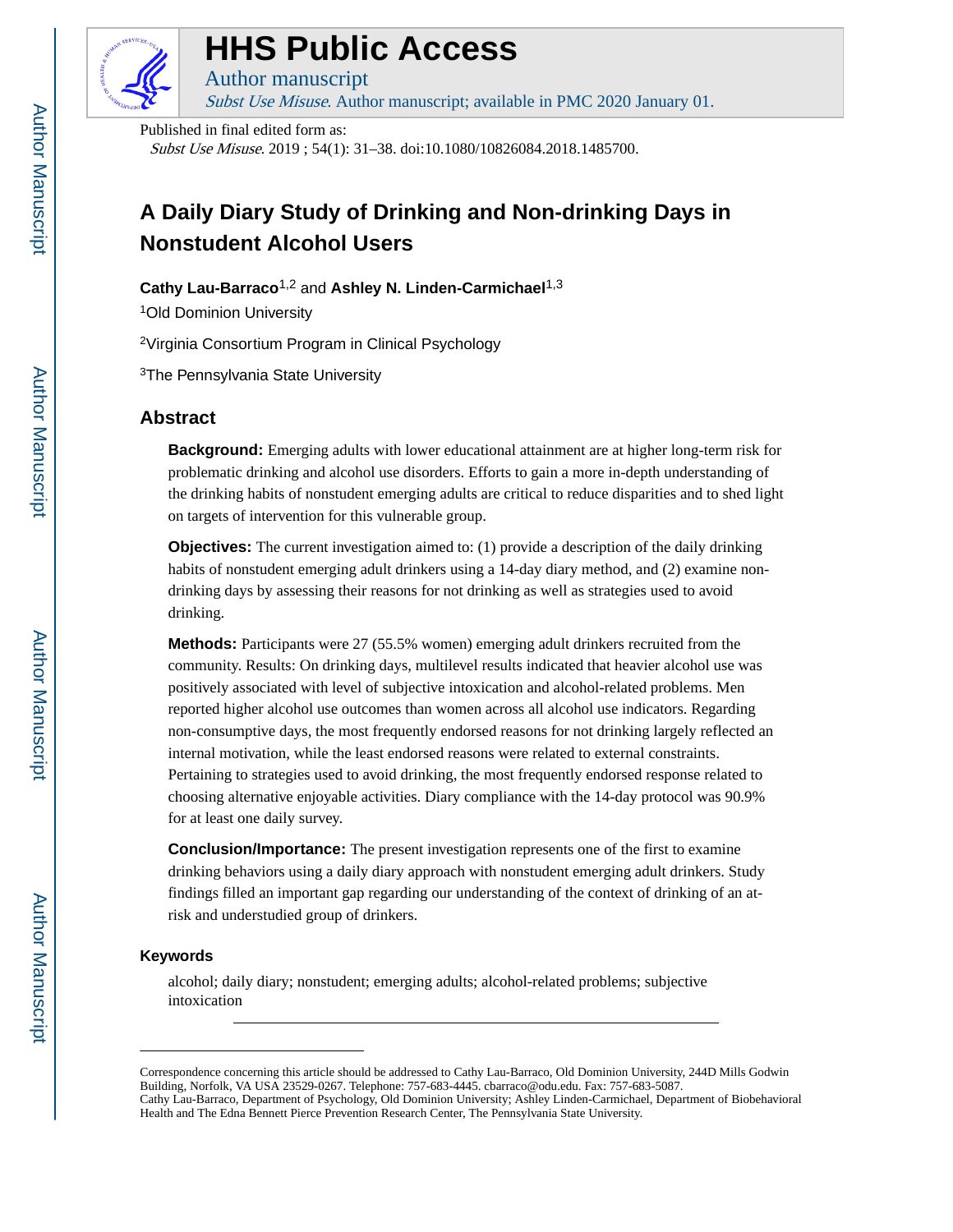Among emerging adults between ages 18 to 24 years old in the United States, 46% are without any postsecondary education (U.S. Census Bureau, 2014). Disparities based on education level have been found across a number of health behaviors (see Beckles & Truman, 2013). Specific to alcohol use, lower educational attainment has been associated with more alcohol-related problems experienced in later adulthood (White, Labouvie, & Papadaratskis, 2005) and future risk of alcohol use disorders (Harford, Yi, & Hilton, 2006). Given these findings, targeted research efforts are critical in reducing disparities in this vulnerable population. Efforts to gain a more in-depth understanding of the drinking habits of emerging adults without higher educational attainment could inform targets for intervention.

One way to gain a more fine-grained perspective on drinking behavior is the use of timebased sampling. Time-based sampling is when assessments are scheduled at either fixed or random intervals (Shiffman, 2007). The most common implementation of ecological momentary assessment using fixed-interval scheduling is the daily diary design (Shiffman, 2007). Participants record their day's experience (e.g., alcohol use) at a specific time each day. Daily recording of behavior closer to the time it occurs reduces recall bias inherent in conventional retrospective designs by using the participant's estimates of their average behavior over a period of days or weeks (Shiffman, 2007). Because drinking levels may not necessarily be stable across time (e.g., Del Boca, Darkes, Greenbaum, & Goldman, 2004), efforts to accurately capture typical alcohol use is augmented by the use of daily diary methods.

To our knowledge, there has only been one prior investigation examining the drinking behavior of nonstudents utilizing a daily diary approach (Patrick, Yeomans-Maldonado, & Griffin, 2016); however, this study was restricted only to recent high school graduates, and thus, findings regarding generalizability to other nonstudents remain limited. While there have been a handful of investigations of daily drinking patterns with noncollege populations (e.g., Goldman, Greenbaum, Darkes, Brandon, & Del Boca, 2011; Lau-Barraco, Braitman, Linden-Carmichael, & Stamates, 2016; Lau-Barraco, Braitman, Stamates & Linden-Carmichael, 2016a, 2016b; Reich, Cummings, Greenbaum, Moltisant, & Goldman, 2015), these investigations used a retrospective method via the timeline follow-back (TLFB) procedure, which has been shown to yield less accurate reports of drinking than daily approaches (Carney, Tennen, Affleck, Del Boca, & Kranzler, 1998). Also, these studies focused only on days when drinking occurred without considering days when drinking did not occur. An examination of nondrinking days at the daily level is critical to understand the full context surrounding the use behaviors of nonstudents, including reasons they chose not to drink and the strategies used to inhibit drinking.

Reasons for not drinking have been examined among college student populations. Students have reported a wide spectrum of reasons for not drinking. These include self-control, family upbringing, self-reform, performance, health concerns, risks and negative effects, social responsibility, disapproval of drinking, and lack of availability (Greenfield, Guydish, & Temple, 1989; Johnson & Cohen, 2004). Endorsing more reasons for not drinking has been shown to relate to drinker status, with abstainers endorsing more than drinkers, and light drinkers endorsing more than heavy drinkers (Huang, DeJong, Schneider, & Towvim, 2011).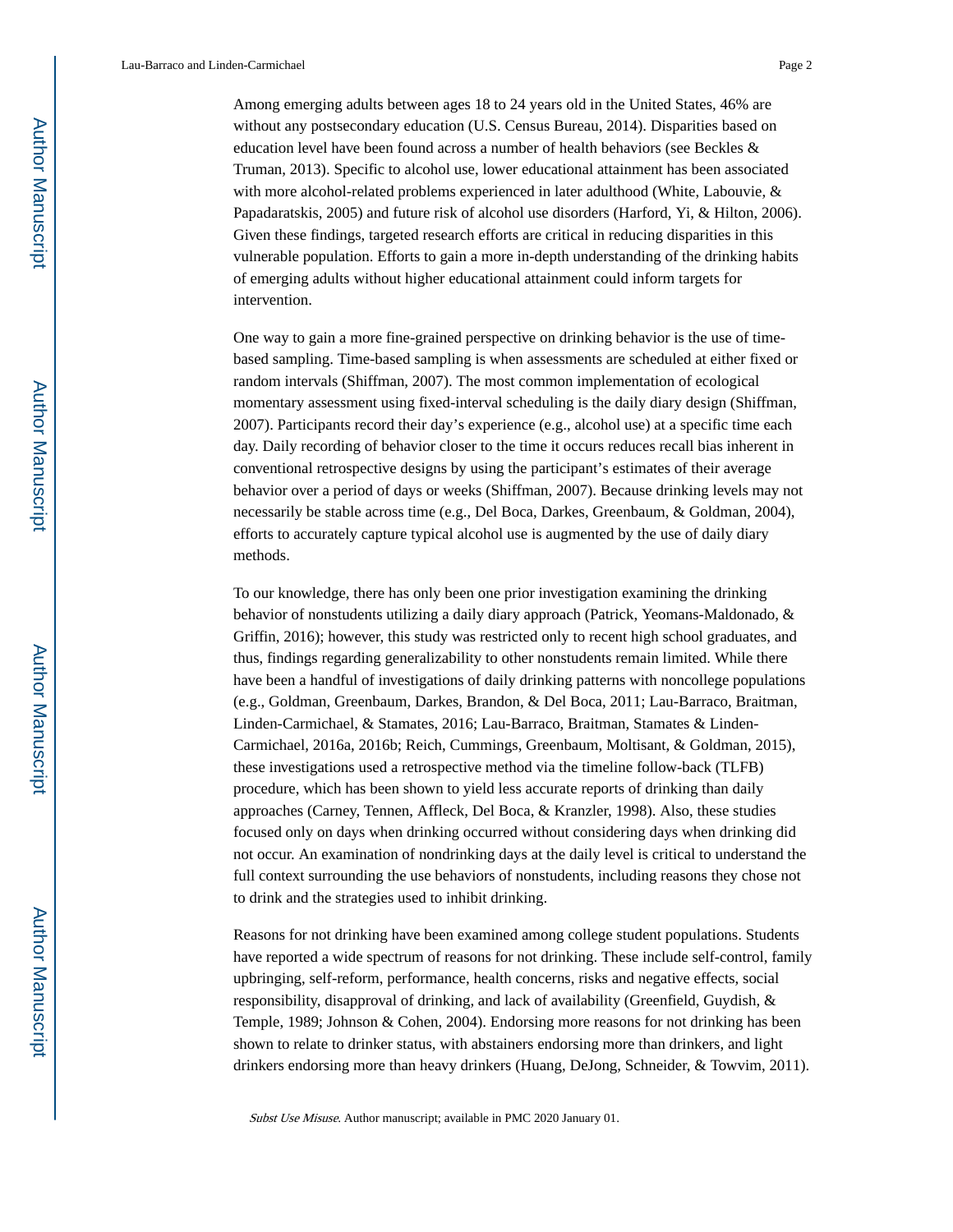Lau-Barraco and Linden-Carmichael Page 3

Furthermore, changes in reasons for abstaining and limiting drinking correspond with transitions (turning 21 years old, leaving college) in alcohol consumption (Epler, Sher, & Piasecki, 2009).

The only study to examine daily-level reasons for not drinking was conducted by O'Hara, Armeli, and Tennen (2014). This study found that the most common reasons for not drinking among college students were having no desire to drink, not usually drinking on that night of the week, and having too much school work. College students' reasons for not drinking were related to particular daily- and person-level factors, including daily anxiety, drinking motives and alcohol expectancies. This study established the relevance of avoidance motives in contributing to a decision not to drink alcohol on a daily level among college drinkers; however, such an approach to assess reasons for inhibiting alcohol consumption among nonstudents has not been conducted. Relatedly, although prior daily diary research has demonstrated that protective behavioral strategies used while drinking vary within-person and covary with daily drinking behavior (Pearson, D'Lima, & Kelley, 2013), previous research has not examined the extent to which strategies used to avoid drinking are employed on a given non-consumptive day. These strategies include choosing to participate in enjoyable activities that do not include alcohol use and finding other ways besides drinking to reduce stress. Prior cross-sectional aggregate data from college students has found a negative association between general use of alternative strategies and typical weekly alcohol consumption (Linden, Kite, Braitman, & Henson, 2014; Sugarman & Carey, 2007, 2009), average Blood Alcohol Concentration (BAC) (Sugarman & Carey, 2007), as well as quantity and frequency of alcohol consumption during one's heaviest drinking week in the prior month (Pearson & Henson, 2013). A daily examination of nonstudents' specific strategies employed to avoid drinking, as well as their reasons for not drinking, could yield a more comprehensive understanding of their drinking, which could reveal potential mechanisms by which to intervene in drinking-reduction programs for nonstudents.

The current study had two overarching goals. The first was to provide a preliminary description of the daily drinking habits of nonstudent emerging adult drinkers using a daily diary method. Participants provided daily reports of drinking over a consecutive 14-day period. These reports were utilized to examine daily patterns of drinking quantity, hours of consumption during the drinking episode, and heavy drinking frequency. Daily drinking habits were examined in relation to alcohol-related harms and level of subjective intoxication reported on the same drinking occasion. The second goal was to examine nondrinking days by assessing their reasons for not drinking as well as strategies used to avoid drinking on a given day.

## **Method**

## **Participants and procedure**

Participants were 33 emerging adults who were formerly part of another study that tested a brief motivational intervention for nonstudent heavy drinkers (see Lau-Barraco, Braitman, & Stamates, 2018). Participants were initially recruited for a study "to learn more about the drinking habits of young adults" from the community via online (e.g., [www.Craigslist.com](http://www.Craigslist.com)) and local newspaper advertisements. They were subsequently contacted following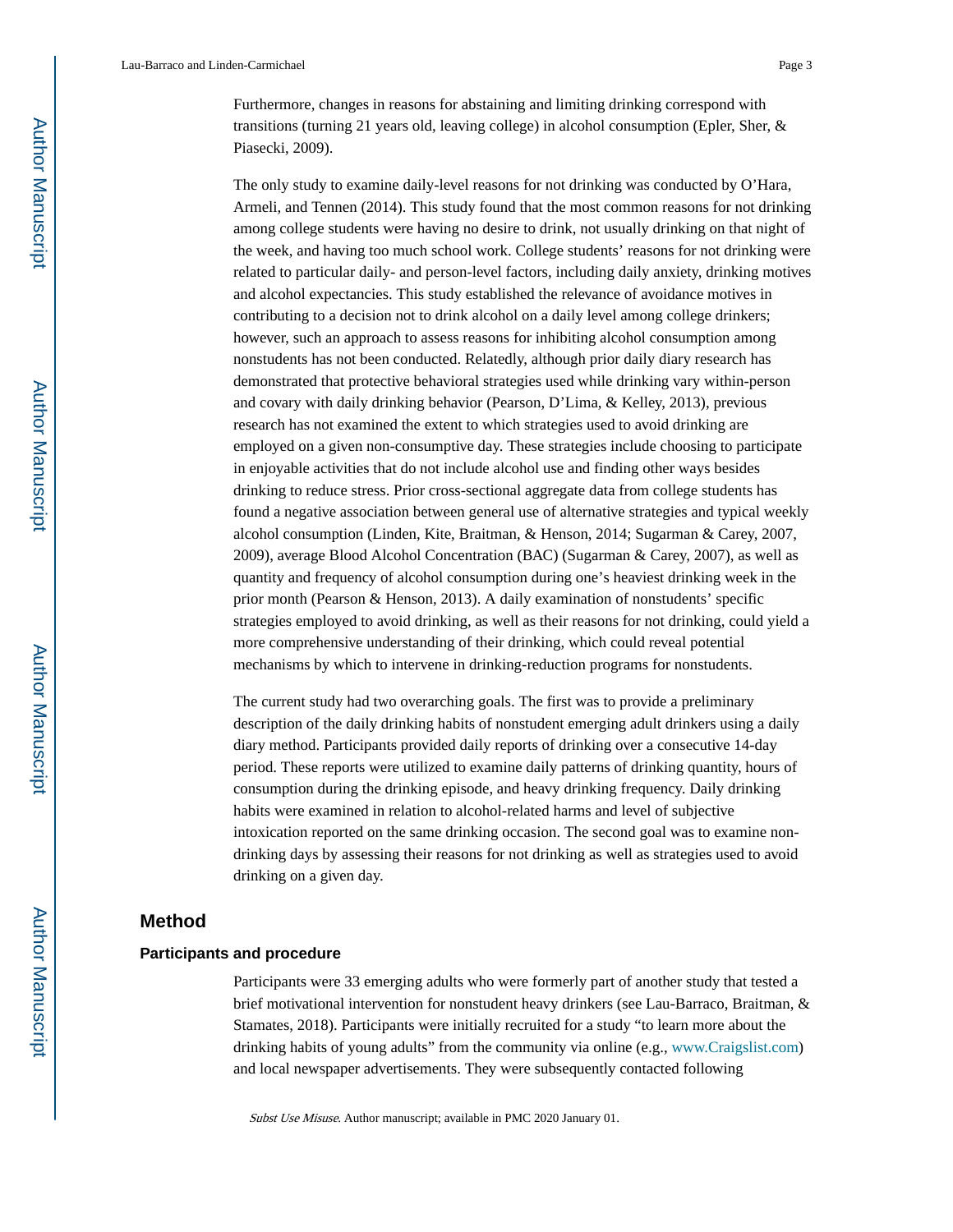Lau-Barraco and Linden-Carmichael Page 4

completion in the initial intervention trial (December 2015) for potential participation in the current investigation examining alcohol consumption using a daily diary approach (March-May 2016). At the time of the initial intervention study, participants must have: (1) been 18 to 25 years old, (2) not had previous postsecondary education, (3) engaged in two or more heavy drinking episodes in the past month, (4) consumed fewer than 40 standard drinks weekly, and (5) had no previous treatment for alcohol use disorders.

Of the 33 participants who completed the baseline survey, 30 (90.9%) completed at least one of the 14 daily surveys. Of the 30 participants, seven (23.3%) completed all 14 days, 22  $(73.3%)$  completed at least half  $(7+)$  daily surveys and 17  $(51.5%)$  completed at least twothirds (10+) of the daily surveys. The average number of reports completed were 10.11  $(SD)$  $= 3.86$ ) out of 14 possible days.

As recommended by Black, Harel, and Matthews (2011), only participants who provided two or more daily surveys were included in study analyses. Consequently, the sample for analysis was comprised of 27 individuals (15 women). Mean age was  $23.96$  ( $SD = 2.03$ ) years. Ethnicity was 33.3% Caucasian, 33.3% African American, 14.8% Hispanic, 3.7% Native American, and 14.8% indicated that they were self-identified as "other" or biracial. At baseline, participants reported an average of 13.55 ( $SD = 12.47$ ) drinks per week. The analytic sample provided 273 daily reports in which 176 (64.5%) were non-drinking days and 97 were drinking days. The average proportion of drinking days across participants was 39%.

An online survey was administered at baseline and a daily online survey was administered over 14 consecutive days. The baseline survey took approximately 40 minutes to complete and participants were compensated with a \$20 gift card. Each day, participants were emailed a survey link with questions about yesterday's drinking behavior. Daily surveys took an average of 5 minutes to complete. Participants were asked to complete the daily survey between 2:30 and 7 pm each day to control for potential time of day effects (e.g., Armeli, Todd, Conner, & Tennen, 2008; Linden-Carmichael & Lau-Barraco, 2017). Survey links were closed at the end of each reporting day so that participants could not backlog responses. Participants were provided with \$3 per survey with a \$10 bonus if they completed at least 12 daily surveys. All participants provided informed consent. The current study was approved by the university's Institutional Review Board. All APA ethical guidelines were followed (APA, 2010).

#### **Baseline measures**

**Alcohol-related problems.—**The Brief Young Adult Alcohol Consequences Questionnaire (BYAACQ; Kahler, Strong, & Read, 2005) was used to measure typical alcohol-related problems experienced in the past year. The questionnaire consists of 24 items with "yes" or "no" response options. The total number of problems experienced was used as an indicator of alcohol-related harms, with higher scores indicating more problems experienced. Cronbach alpha was .956.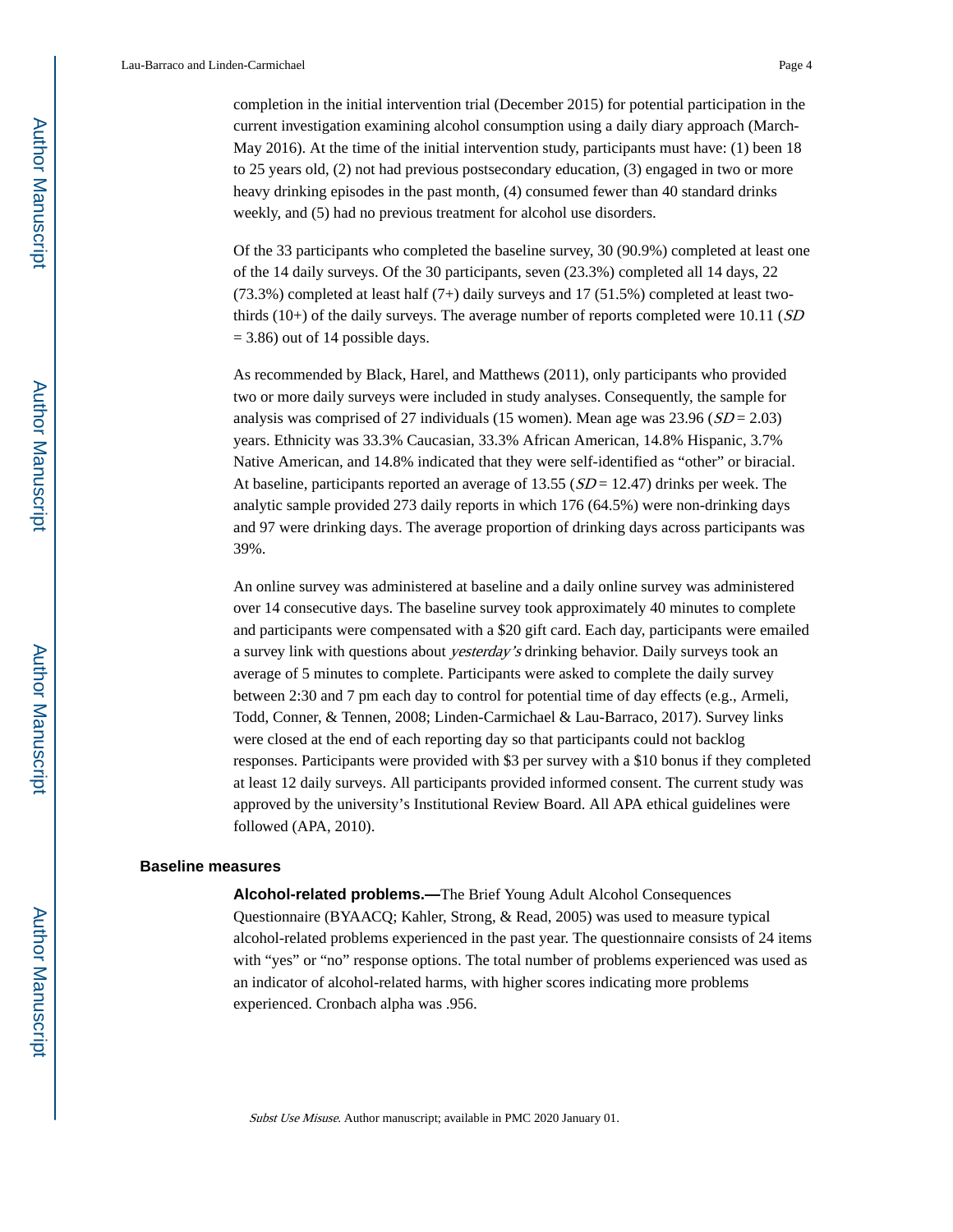#### **Daily measures**

**Alcohol use.—**Participants were asked how many standard alcohol drinks they consumed yesterday. If they indicated any alcohol use, they were provided with an additional question asking how many hours they spent drinking yesterday. Drinking days were coded as  $0$  ( $did$ not report any drinking yesterday; "non-drinking day") or 1 (reported alcohol use yesterday; "drinking day"). On days when participants consumed alcohol, heavy drinking was coded as 0 (did not consume 4+/5+ [women/men] drinks yesterday; "non-heavy drinking day") or 1 (consumed 4+/5+ [women/men] drinks yesterday; "heavy drinking day").

**Level of subjective intoxication.—On** days when participants reported drinking, they were asked how drunk they felt yesterday on a continuous scale of 0 (*not drunk at all*) to 100 (extremely drunk) in increments of 10.

**Alcohol-related problems.—**On days when participants reported drinking, they were provided with the above-mentioned BYAACQ (Kahler et al., 2005), which was adapted to ask about problems that occurred as a result of yesterday's drinking.

**Alternatives to drinking strategies.—**If participants did not report drinking alcohol yesterday, they were asked whether they used a variety of strategies derived from the Alternatives to Drinking subscale on the Strategy Questionnaire (Sugarman & Carey, 2007), which assesses ways to achieve reinforcing effects without alcohol. This subscale consists of four items such as, "Found other ways besides drinking to reduce stress" with yes (1) or no (0) response options.

**Reasons for not drinking.—**If participants did not report drinking yesterday, they were asked about their reasons for not drinking. The 6-item daily measure was adapted from O'Hara et al. (2014) to assess reasons nonstudents would not drink, such as, "I couldn't obtain alcohol" or "I had too much work to do." Response options included *true*  $(1)$  or *false* (0).

### **Data Analytic Strategy**

Before conducting analyses, data were cleaned and statistical assumptions were addressed. In particular, extreme outliers (i.e., those outside the 3 *SD* range) were winsorized (Barnett & Lewis, 1994). These included two values for daily drinking quantity, three values for daily number of hours drank, and three values for the daily BYAACQ. Descriptive statistics presented reflect the aggregated mean for the sample, taking into account the number of daily reports provided by each participant. Information regarding drinking behavior was averaged across only drinking days and information regarding non-drinking behavior was averaged across only non-drinking days. For all other analyses, multilevel modeling was used due to the nested nature of the data. Here, daily (level 1) predictors were nested within person (level 2). Level 1 predictors were group-mean centered and level 2 predictors were grand-mean centered. Multilevel modeling was conducted using HLM 7.01 software (Raudenbush, Bryk, & Congdon, 2013).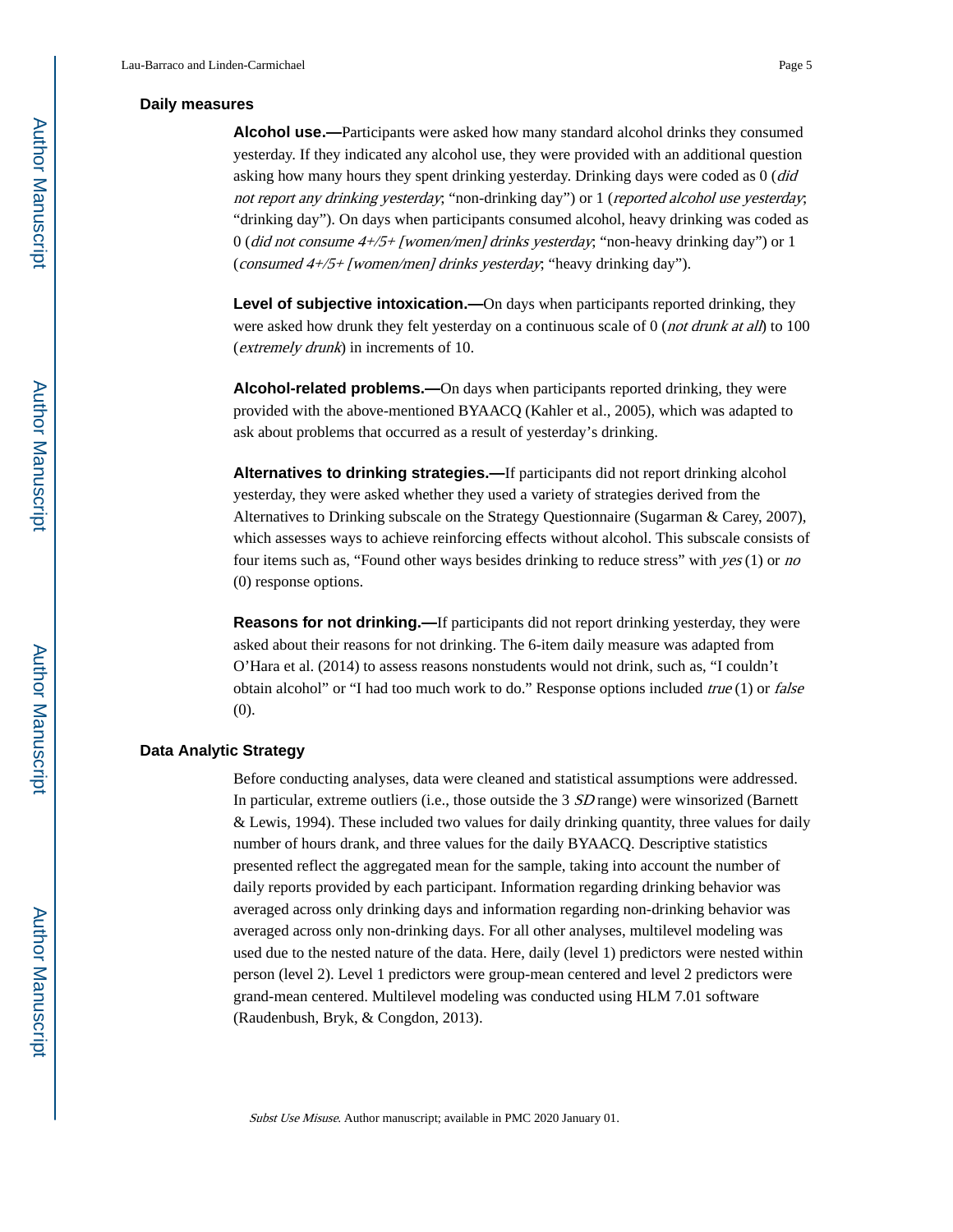# **Results**

Descriptive information across drinking days and non-drinking days are presented in Table 1 for the entire sample as well as separately for men and women. On days in which alcohol was consumed, the overall sample reported drinking an average of 4.0 ( $SD = 4.0$ ) drinks the night prior, with the episode lasting an average of  $2.8$  (SD =  $2.3$ ) hours. Approximately 37%  $(SD = 0.4)$  of the drinking days were heavy drinking episodes  $(4+/5+)$  drinks for women/ men) and 58.9% ( $SD = 0.4$ ) of the days involved the experience of at least one alcoholrelated problem with the number of problems experienced last night being  $2.2$  (SD = 2.2) problems, on average. For non-drinking days, the two most frequently relatively reported reasons for not drinking were "usually don't drink this night" and "no desire to drink", which was endorsed on 74.4% (SD = 0.3) and 82.6% (SD = 0.3) of non-drinking days, respectively. With regard to strategies used for not drinking, "choosing to participate in enjoyable activities that do not include alcohol use" and "found other ways besides drinking to reduce stress" were most frequently endorsed relatively, with endorsement on 79.9% (SD  $= 0.3$ ) and 75.1% (SD  $= 0.3$ ) of non-drinking days, respectively.

Multilevel modeling was conducted to examine several relationships on drinking days. An example equation involving the number of drinks (NumDrinks) consumed predicting level of subjective intoxication (Intoxication) while controlling for baseline alcohol-related problems (BYAACQ), gender (Gender) and the aggregated mean number of drinks consumed across all 14 days (NumDrks $_{\text{aggreated}}$ ) is provided in which drinking days (t) were nested within individuals (i):

Level 1:

$$
Intoxication_{ti} = \pi_0 + \pi_1 (NumDrinks_{ti} - \overline{NumDrinks}_{i})
$$

Level 2:

 $\pi_0 = B_{00} + B_{01}$ (BYAACQ<sub>i</sub> – BYAACQ) +  $B_{02}$ (Gender) +  $B_{03}$ (NumDrks<sub>aggregated i</sub> – NumDrks<sub>aggregated</sub>) + *r*<sub>0*i*</sub>  $\pi$ <sub>1</sub>  $= B_{10}$ 

Multilevel results indicated that heavier alcohol use yesterday was positively associated with level of subjective intoxication (see Table 2) and alcohol-related problems yesterday (see Table 3). Higher levels of subjective intoxication were positively related to number of alcohol-related problems experienced (see Table 4). The intraclass correlation (ICC) for the outcomes of alcohol-related problems and subjective intoxication was 0.30 and 0.46, respectively, indicating that 30% of the variance in alcohol-related problems was due to between-person differences and 46% of the variance in subjective intoxication is due to between-person differences.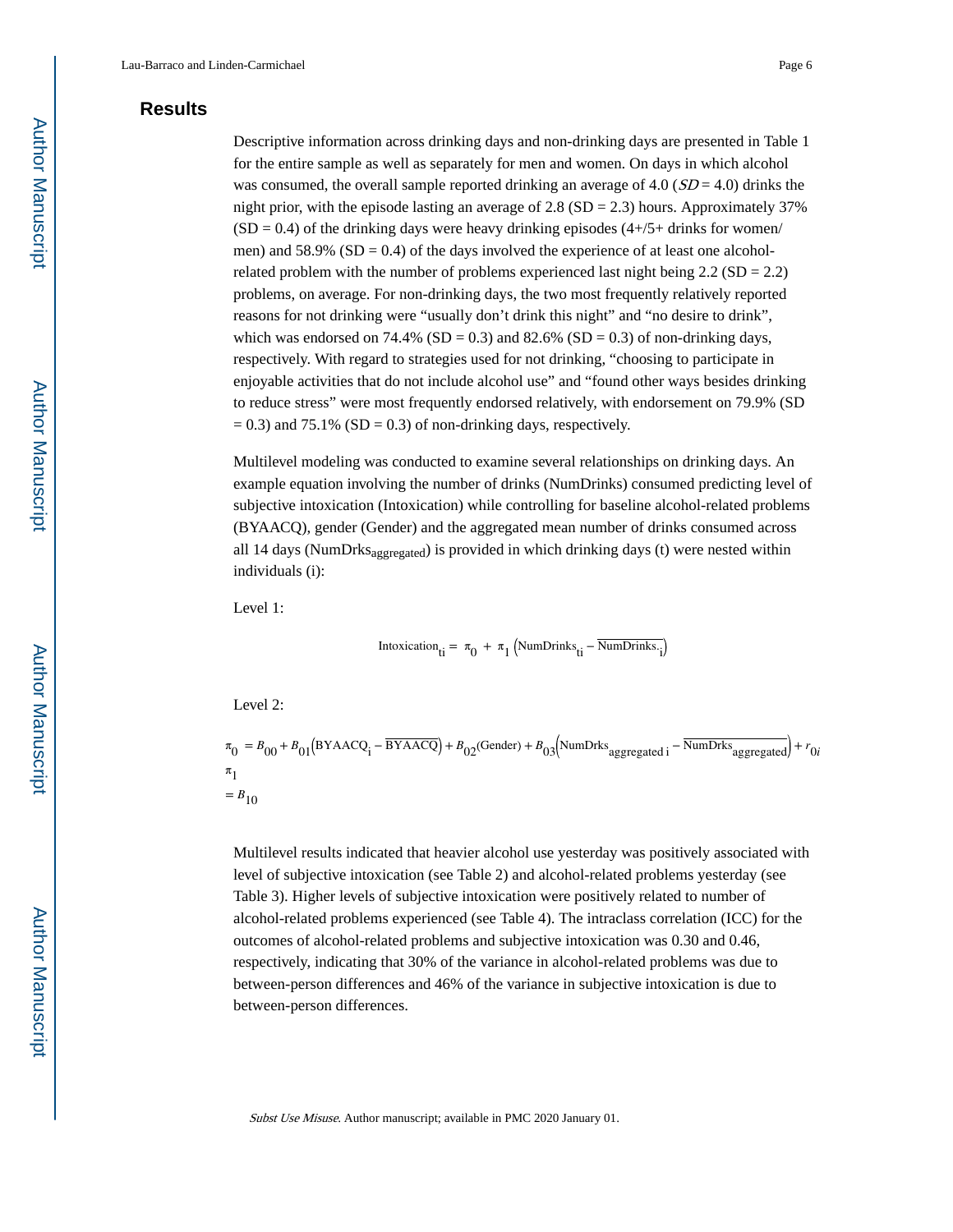# **Discussion**

The present pilot study sought to provide a preliminary description of the daily drinking habits of nonstudent emerging adult drinkers using a 14-day diary method. We also aimed to broaden our understanding of the context of drinking in this at-risk group by assessing motivations and behaviors on non-consumption days. Regarding days in which alcohol was consumed, the sample reported drinking an average of 4 drinks the night prior, with the episode lasting an average of 2.8 hours. About 37% of the drinking days were considered heavy drinking days and about 60% of the drinking days involved the experience of at least one alcohol-related problem. At the within-person level, we found that heavier alcohol use on a given day was positively associated with their level of subjective intoxication and number of alcohol-related problems experienced on that same drinking occasion. We also found that higher levels of subjective intoxication were related to the number of drinkingrelated problems experienced.

While we were underpowered to examine differences in daily drinking by gender, it appears that descriptively, in comparison to women, men reported heavier drinking and more alcohol-related problems experienced on average, across all days. For example, men reported an average of 6.3 drinks over 4 hours per drinking day while women reported 2.3 drinks over 1.8 hours. Almost 54% of drinking days were heavy drinking days for men versus 25% for women. These descriptive findings are congruent with the larger body of literature showing that emerging adult men are heavier and more frequent drinkers then women (Chen, Dufour, & Yi, 2004/2005; O'Donnell, Wardle, Dantzer, & Steptoe, 2006), even though women have been exhibiting increasing trends in alcohol use and alcohol use disorders over the past few decades (Keyes, Grant, & Hasin, 2008). Though nonstudent men descriptively reported heavier alcohol use and more harms experienced, it should be noted that noncollege women in the 21–25 age group are showing the greatest increase in drinking, and should be targets of future research (White, Castle, Chen, Shirley, Roach & Hingson, 2016).

Regarding non-consumptive days, we sought to understand why nonstudents chose not to drink on those days and to assess the strategies they used to avoid drinking. Of the six possible reasons for not drinking, the two most frequently reported reasons were, "Usually don't drink this night" and, "No desire to drink". The two most infrequent reasons were, "Couldn't obtain alcohol" and, "No one to drink with." Thus, the most frequently endorsed reasons for not drinking largely reflected an internal motivation, while the least endorsed reasons were related to situational or external constraints. When reasons for not drinking were examined by gender, the only relative difference to emerge was that women were more likely to report not drinking due to having no desire. O'Hara et al. (2014) also found this reason to differ between men and women in their college sample. Thus, it appears that a lack of desire to drink may have a protective effect given that women were a less risky group of drinkers in the current sample. Our findings support efforts to promote this ambivalence about drinking and increasing their motivation to avoid drinking through approaches such as motivational enhancement interventions (Center for Substance Abuse Treatment, 1999) in nonstudent drinkers.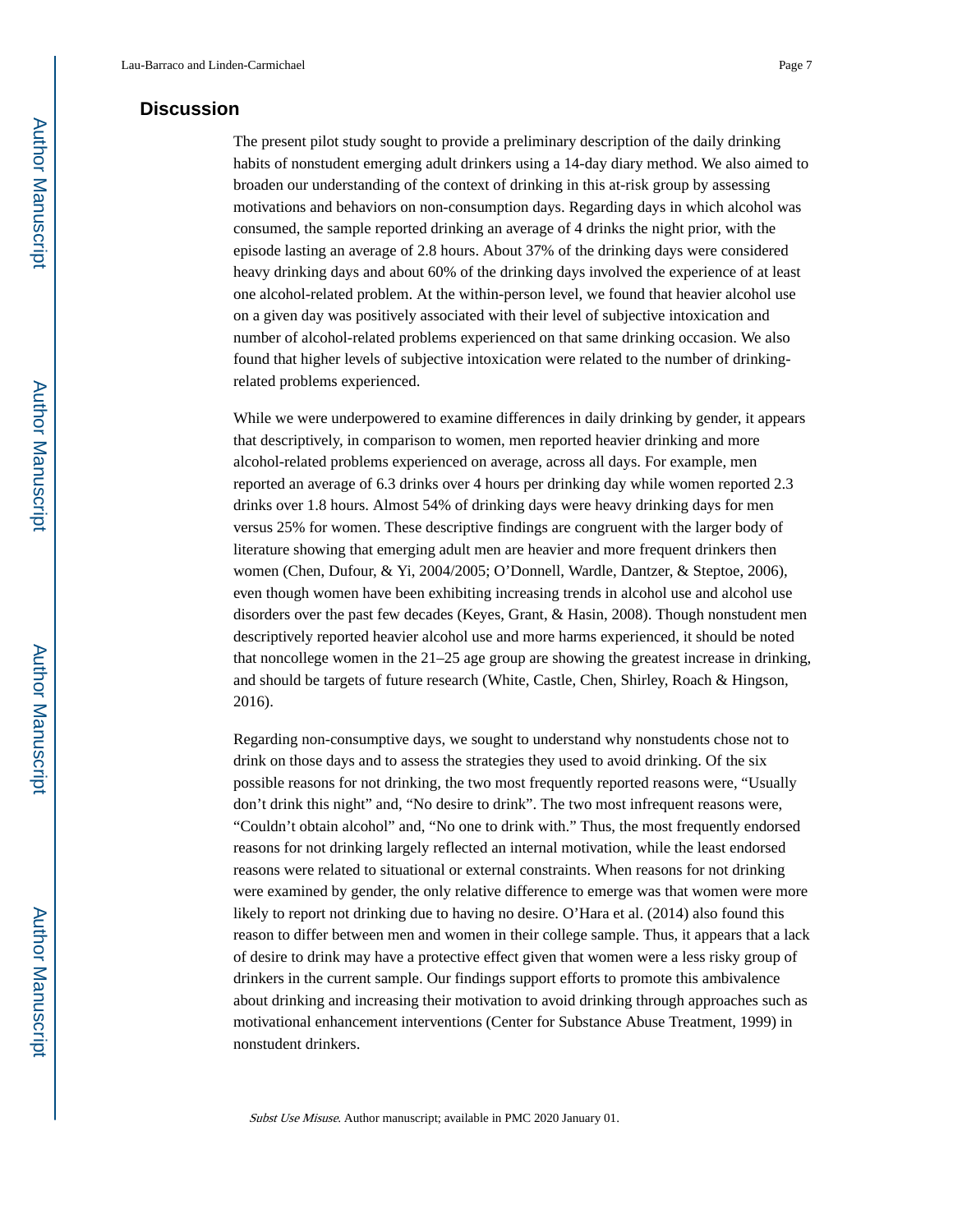Lau-Barraco and Linden-Carmichael Page 8

When asked about the strategies nonstudents used for not drinking in a daily context, the most frequently endorsed strategy was, "Choosing to participate in enjoyable activities that do not include alcohol use". This is a notable finding that supports the use of environmentally focused approaches to prevention and intervention (DeJong & Langford, 2002) with nonstudents in the community. For example, guided by a social ecological framework, environmental strategies may be implemented in the surrounding community whereby collaborative partnerships with city government and private organizations within the community may lead to the creation and promotion of alcohol-free recreational events and activities (DeJong & Langford, 2002) and could serve as one dimension of a comprehensive community program (Hingson & Howland, 2002) to address drinking-related harms in this underserved group.

As an ancillary aspect of the present study, we were able to investigate how well a nonstudent emerging adult sample adheres to a method to intensively measure their drinking behavior. The implementation of such a method with this population has been extremely limited. For the current study, we found that short-term diary participation over a period of 14-days had a compliance rate of 91% for at least one daily survey, 73% for at least half the days (i.e., 7+ days), and 52% for at least two-thirds the days (i.e., 10+ days). The average number of reports completed was around 10 out of the 14 possible days. These compliance rates are similar to those reported previously by Patrick and colleagues (2016) with a sample of recent high school graduates. They found a compliance rate of 82.7% for at least one daily survey, 75% for at least half of days, and 67% for at least 10 days. They also found the mean reported diaries to be 10 daily surveys. It should be noted that the compliance rates for Patrick et al.'s study also included college student respondents, which comprised 66.7% of the sample. Despite this sample difference and the specific participants recruited in the present study, however, the consistency in compliance rates across the two studies is encouraging. It provides evidence to support that a daily diary approach to collecting data on drinking and contextual information is a viable research tool, particularly for recording daily activities and experiences by nonstudent emerging adult drinkers.

There are limitations to this study to consider. While the use of a daily diary approach to assess drinking and related behaviors represents an improvement over aggregate reports or one-time ratings, the use of a more intensive ecological momentary design may yield an even more fine-grained perspective. For example, participants may be prompted to respond with their drinking intentions for that evening and their reasons for drinking or not drinking. They could then respond the next morning regarding their actual consumptive behavior. The use of such an approach would also shed light on understanding why nonstudents choose not to drink across various contexts and situations. Additionally, consistent with the only prior daily diary study of avoidance motivations (O'Hara et al., 2014), we assessed only six possible reasons for not drinking on a given day. Future research is needed to expand the scope of potential reasons to be more comprehensive, such as those identified in prior crosssectional survey research (e.g., Epler et al., 2009; Huang et al., 2011). Another limitation is that we assessed behaviors via daily surveys over 14 days. A longer timeframe may provide a more complete representation of typical use patterns. Finally, the sample size lacked sufficient power to permit examination of potential mediators, moderators, or gender differences in daily associations. For example, it may be useful for future research to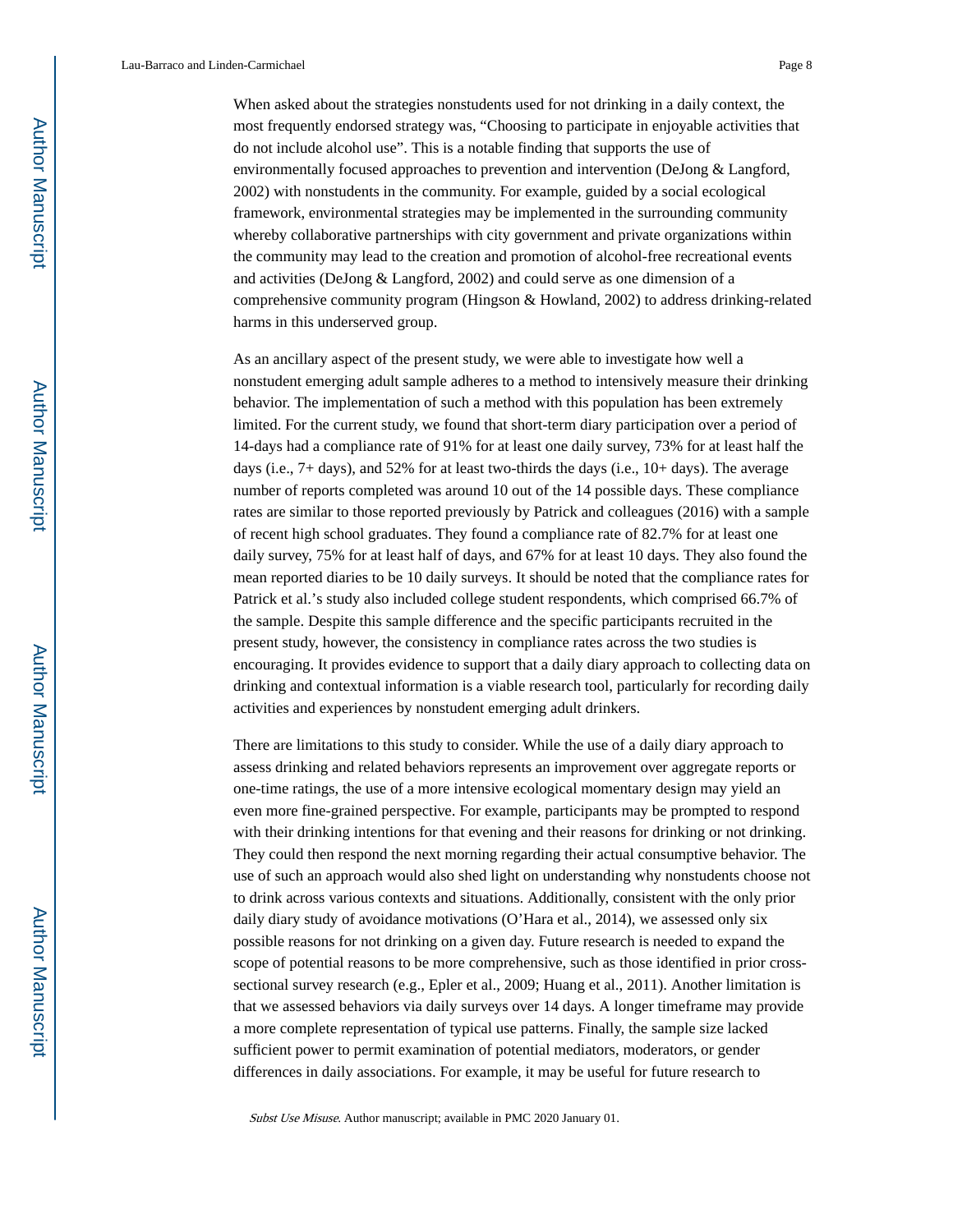consider the mediational role of subjective intoxication in the link between daily alcohol use and daily alcohol-related problems. Relatedly, given the limited sample size, and because current sample reflected those participants from the parent study who were reachable for this pilot and actually initiated baseline, this reduces the generalizability of our findings.

Despite these study limitations, the present investigation filled an important gap in the literature regarding our understanding of the context of drinking of an at-risk and understudied group of drinkers. Nonstudents are at heightened vulnerability to experience a number of general health and drinking-related harms. To date, little is known about their daily drinking habits. This study represents one of the first to examine drinking behaviors using a daily diary approach with nonstudent emerging adult drinkers. These findings regarding daily drinking, as well as inhibiting motivations and behaviors on nonconsumption days, highlight potential areas for consideration (e.g., increasing intrinsic motivation to avoid drinking, participating in enjoyable non-alcohol involved activities) in intervention development.

# **Acknowledgments**

Cathy Lau-Barraco was supported by a Career Development Award (K01-AA018383) from the National Institute on Alcohol Abuse and Alcoholism (NIAAA). Ashley N. Linden-Carmichael was supported by the NIAAA under a Ruth L. Kirschstein National Research Service Award (F31-AA023118) and by the National Institute on Drug Abuse (P50 DA039838).

# **References**

- American Psychological Association. (2010). American Psychological Association ethical principles of psychologists and code of conduct Retrieved September 1, 2015, from [http://www.apa.org/ethics/](http://www.apa.org/ethics/code/index.aspx) [code/index.aspx](http://www.apa.org/ethics/code/index.aspx)
- Armeli S, Todd M, Conner TS, & Tennen H (2008). Drinking to cope with negative moods and the immediacy of drinking within the weekly cycle among college students. Journal of Studies on Alcohol and Drugs, 69, 313–322. [PubMed: 18299774]
- Barnett V, & Lewis T (1994). Outliers in statistical data New York: John Wiley & Sons, Chichester (608 pp.).
- Beckles GL, & Truman BI (2013). Education and income—United States, 2009 and 2011. MMWR Surveill Summ, 62, 9–19.
- Black AC, Harel O, & Matthews G (2011). Techniques for analyzing intensive longitudinal data with missing values. In Mehl MR, & Conner TA (Eds.), Handbook of research methods for studying daily life (pp. 339–356). New York, NY: Guilford Press.
- Carney MA, Tennen H, Affleck G, Del Boca FK, & Kranzler HR (1998). Levels and patterns of alcohol consumption using timeline follow-back, daily diaries and real-time "electronic interviews." Journal of Studies on Alcohol, 59, 447–454. doi: 10.15288/jsa.1998.59.447 [PubMed: 9647427]
- Center for Substance Abuse Treatment. (1999). Enhancing Motivation for Change in Substance Abuse Treatment Treatment Improvement Protocol (TIP) Series, No. 35. HHS Publication No. (SMA) 13– 4212 Rockville, MD: Substance Abuse and Mental Health Services Administration.
- Chen CM, Dufour MC, & Yi H-Y (2004–2005). Alcohol consumption among adults ages 18–24 in the United States: Results from the 2001–2002 NESARC survey. Alcohol Research & Health, 28, 269– 280.
- DeJong W, & Langford LM (2002). A typology for campus-based alcohol prevention: Moving toward environmental management strategies. Journal of Studies on Alcohol, Supplement, 14, 140–147. doi: 10.15288/jsas.2002.s14.140
- Del Boca FK, Darkes J, Greenbaum PE, & Goldman MS (2004). Up close and personal: Temporal variability in the drinking of individual college students during their first year. Journal of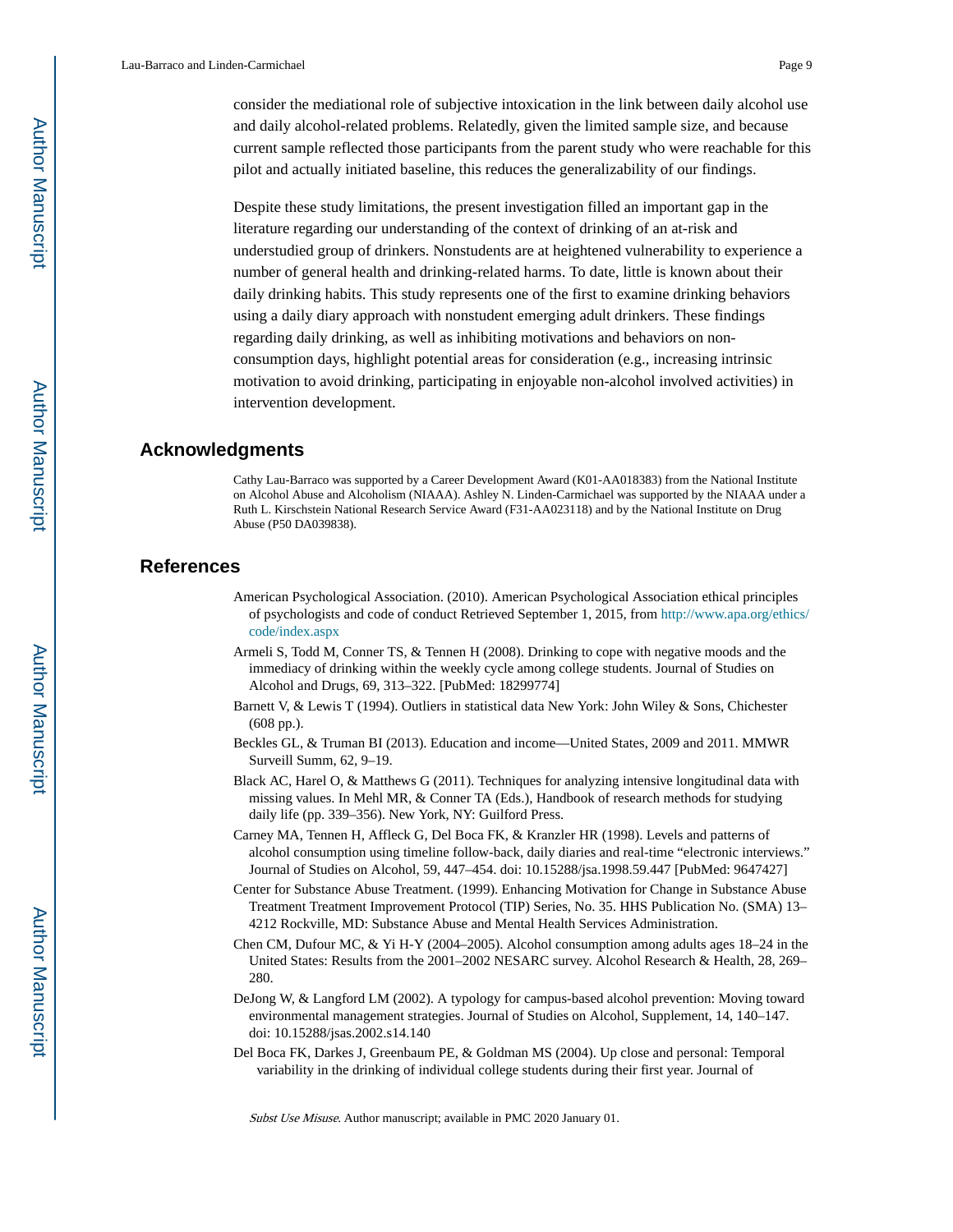Consulting and Clinical Psychology, 72, 155–164. doi: 10.1037/0022-006X.72.2.155 [PubMed: 15065951]

- Epler AJ, Sher KJ, & Piasecki TM (2009). Reasons for abstaining or limiting drinking: A developmental perspective. Psychology of Addictive Behaviors, 23, 428–442. doi:10.1037/ a0015879 [PubMed: 19769427]
- Goldman MS, Greenbaum PE, Darkes J, Brandon KO, & Del Boca FK (2011). How many versus how much: 52 weeks of alcohol consumption in emerging adults. Psychology of Addictive Behaviors, 25, 16. doi: 10.1037/a0021744 [PubMed: 21219038]
- Greenfield TK, Guydish J, & Temple MT (1989). Reasons students give for limiting drinking: A factor analysis with implications for research and practice. Journal of Studies on Alcohol, 50, 108–115. doi: 10.15288/jsa.1989.50.108 [PubMed: 2927125]
- Harford TC, Yi HY, & Hilton ME (2006). Alcohol abuse and dependence in college and noncollege samples: A ten-year prospective follow-up in a national survey. Journal of Studies on Alcohol, 67, 803–809. doi: 10.15288/jsa.2006.67.803 [PubMed: 17060996]
- Hingson RW, & Howland J (2002). Comprehensive community interventions to promote health: Implications for college-age drinking problems. Journal of Studies on Alcohol, Supplement, 14, 226–240. doi: 10.15288/jsas.2002.s14.226
- Huang JH, DeJong W, Schneider SK, & Towvim LG (2011). Endorsed reasons for not drinking alcohol: A comparison of college student drinkers and abstainers. Journal of Behavioral Medicine, 34, 64–73. doi:10.1007/s10865-010-9272-x [PubMed: 20559703]
- Johnson TJ, & Cohen EA (2004). College students' reasons for not drinking and not playing drinking games. Substance Use & Misuse, 39, 1137–1160. doi: 10.1081/JA-120038033 [PubMed: 15387207]
- Kahler CW, Strong DR, & Read JP (2005). Toward efficient and comprehensive measurement of the alcohol problems continuum in college students: The Brief Young Adult Alcohol Consequences Questionnaire. Alcoholism: Clinical and Experimental Research, 29, 1180–1189. doi: 10.1097/01.ALC.0000171940.95813.A5
- Keyes KM, Grant BF, & Hasin DS (2008). Evidence for a closing gender gap in alcohol use, abuse, and dependence in the United States population. Drug and Alcohol Dependence, 93, 21–29. doi: 10.1016/j.drugalcdep.2007.08.017 [PubMed: 17980512]
- Lau-Barraco C, Braitman AL, Linden-Carmichael AN, & Stamates A (2016). Differences in weekday versus weekend drinking among nonstudent emerging adults. Experimental and Clinical Psychopharmacology, 24, 100–109. doi: 10.1037/pha0000068 [PubMed: 26901592]
- Lau-Barraco C, Braitman AL, & Stamates A (2018). A randomized trial of a personalized feedback intervention for nonstudent emerging adult at-risk drinkers. Alcoholism: Clinical and Experimental Research, 42, 781–794. doi: 10.1111/acer.13606
- Lau-Barraco C, Braitman AL, Stamates A, & Linden-Carmichael AN (2016a). Alcohol use variability in a community-based sample of nonstudent emerging adult heavy drinkers. American Journal of Drug and Alcohol Abuse, 42, 698–706. doi: 10.1080/00952990.2016.1183671 [PubMed: 27314308]
- Lau-Barraco C, Braitman AL, Stamates A, & Linden-Carmichael AN (2016b). A latent profile analysis of daily alcohol use by nonstudent emerging adults. Addictive Behaviors, 62, 14–19. doi: 10.1016/j.addbeh.2016.06.001 [PubMed: 27305099]
- Linden AN, Kite BA, Braitman AL, & Henson JM (2014). Protective behavioral strategy use and motivations for drinking: Exploring alternatives to drinking strategies. Addictive Behaviors, 39, 469–472. doi: 10.1016/j.addbeh.2013.10.008 [PubMed: 24229844]
- Linden-Carmichael AN, & Lau-Barraco C (2017). A daily diary examination of caffeine mixed with alcohol among college students. Health Psychology, 36, 881–889. [PubMed: 28530429]
- O'Donnell K, Wardle J, Dantzer C, & Steptoe A (2006). Alcohol consumption and symptoms of depression in young adults from 20 countries. Journal of Studies on Alcohol, 67, 837–840. doi: 10.15288/jsa.2006.67.837 [PubMed: 17061000]
- O'Hara RE, Armeli S, & Tennen H (2014). College students' daily-level reasons for not drinking. Drug and Alcohol Review, 33, 412–419. doi:10.1111/dar.12162 [PubMed: 24976084]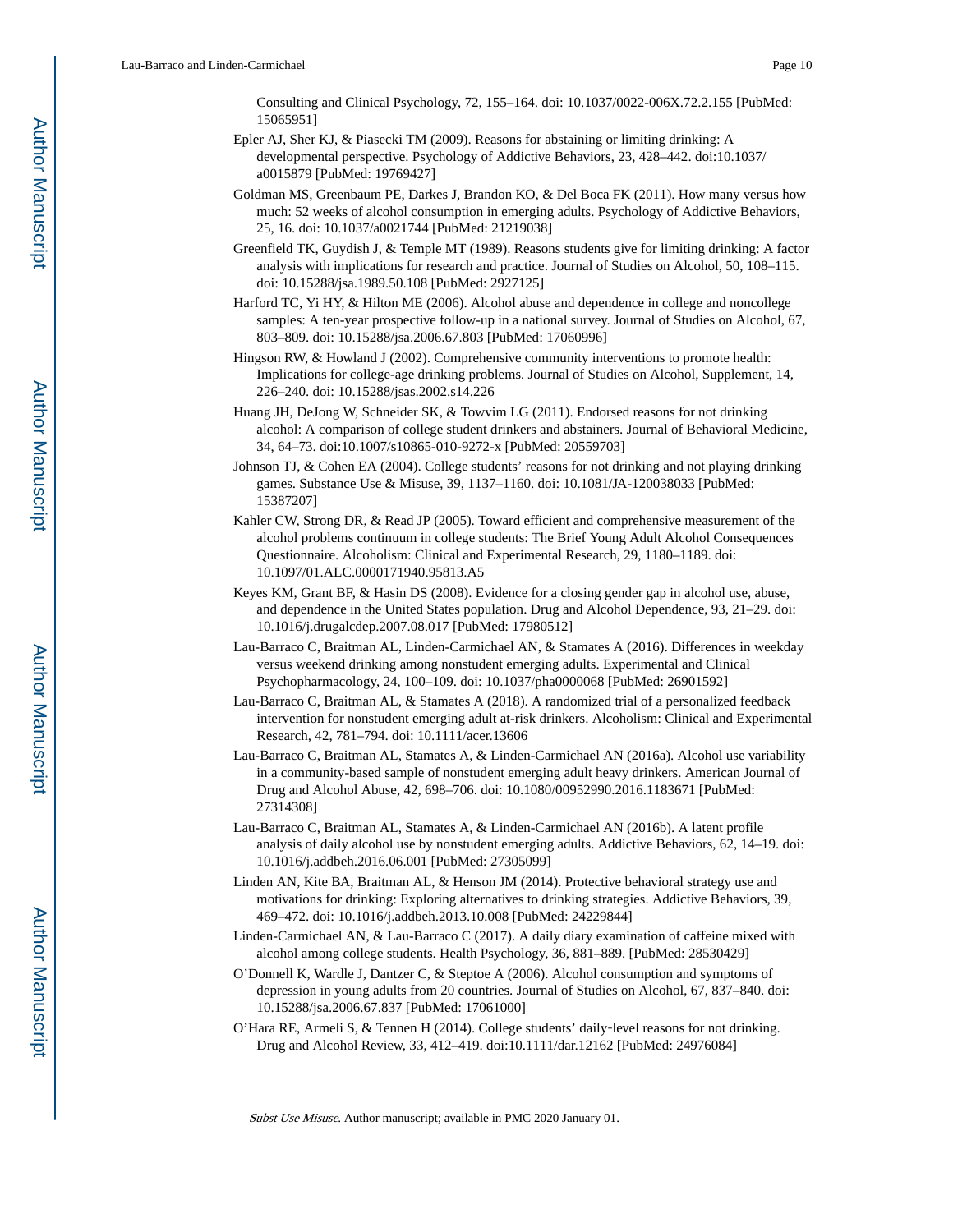- Patrick ME, Yeomans-Maldonado G, & Griffin J (2016). Daily reports of positive and negative affect and alcohol and marijuana use among college student and nonstudent young adults. Substance Use & Misuse, 51, 54–61. doi: 10.3109/10826084.2015.1074694 [PubMed: 26683453]
- Pearson MR, D'Lima GM, & Kelley ML (2013). Daily use of protective behavioral strategies and alcohol-related outcomes among college students. Psychology of Addictive Behaviors, 27, 826– 831. doi: 10.1037/a0032516 [PubMed: 23647156]
- Pearson MR, & Henson JM (2013). Unplanned drinking and alcohol-related problems: A preliminary test of the model of unplanned drinking behavior. Psychology of Addictive Behaviors, 27, 584– 595. doi: 10.1037/a0030901 [PubMed: 23276312]
- Raudenbush SW, Bryk AS, & Congdon R (2013). HLM 7 for Windows [Computer software] Skokie, IL: Scientific Software International.
- Reich RR, Cummings JR, Greenbaum PE, Moltisanti AJ, & Goldman MS (2015). The temporal "pulse" of drinking: Tracking 5 years of binge drinking in emerging adults. Journal of Abnormal Psychology, 124, 635–647. 10.1037/abn0000061 [PubMed: 25961813]
- Shiffman S (2007). Designing protocols for ecological momentary assessment. The science of realtime data capture: Self-reports in health research, 27–53. Oxford University Press: New York.
- Sugarman DE, & Carey KB (2007). The relationship between drinking control strategies and college student alcohol use. Psychology of Addictive Behaviors, 21, 338–345. doi:10.1037/0893-164X. 21.3.338 [PubMed: 17874884]
- Sugarman DE, & Carey KB (2009). Drink less or drink slower: The effects of instruction on alcohol consumption and drinking control strategy use. Psychology of Addictive Behaviors, 23, 577–585. doi:10.1037/a0016580 [PubMed: 20025364]
- United States Census Bureau. (2014). Current Population Survey 2014 Annual Social and Economic Supplement Retrieved from: [http://www.census.gov/hhes/socdemo/education/data/cps/2014/](http://www.census.gov/hhes/socdemo/education/data/cps/2014/tables.html) [tables.html](http://www.census.gov/hhes/socdemo/education/data/cps/2014/tables.html)
- White HR, Labouvie EW, & Papadaratsakis V (2005). Changes in substance use during the transition to adulthood: A comparison of college students and their noncollege age peers. Journal of Drug Issues, 35, 281–306. doi: 10.1177/002204260503500204
- White A, Castle IJP, Chen CM, Shirley M, Roach D, & Hingson R (2015). Converging patterns of alcohol use and related outcomes among females and males in the United States, 2002 to 2012. Alcoholism: Clinical and Experimental Research, 39, 1712–1726. doi: 10.1111/acer.12815.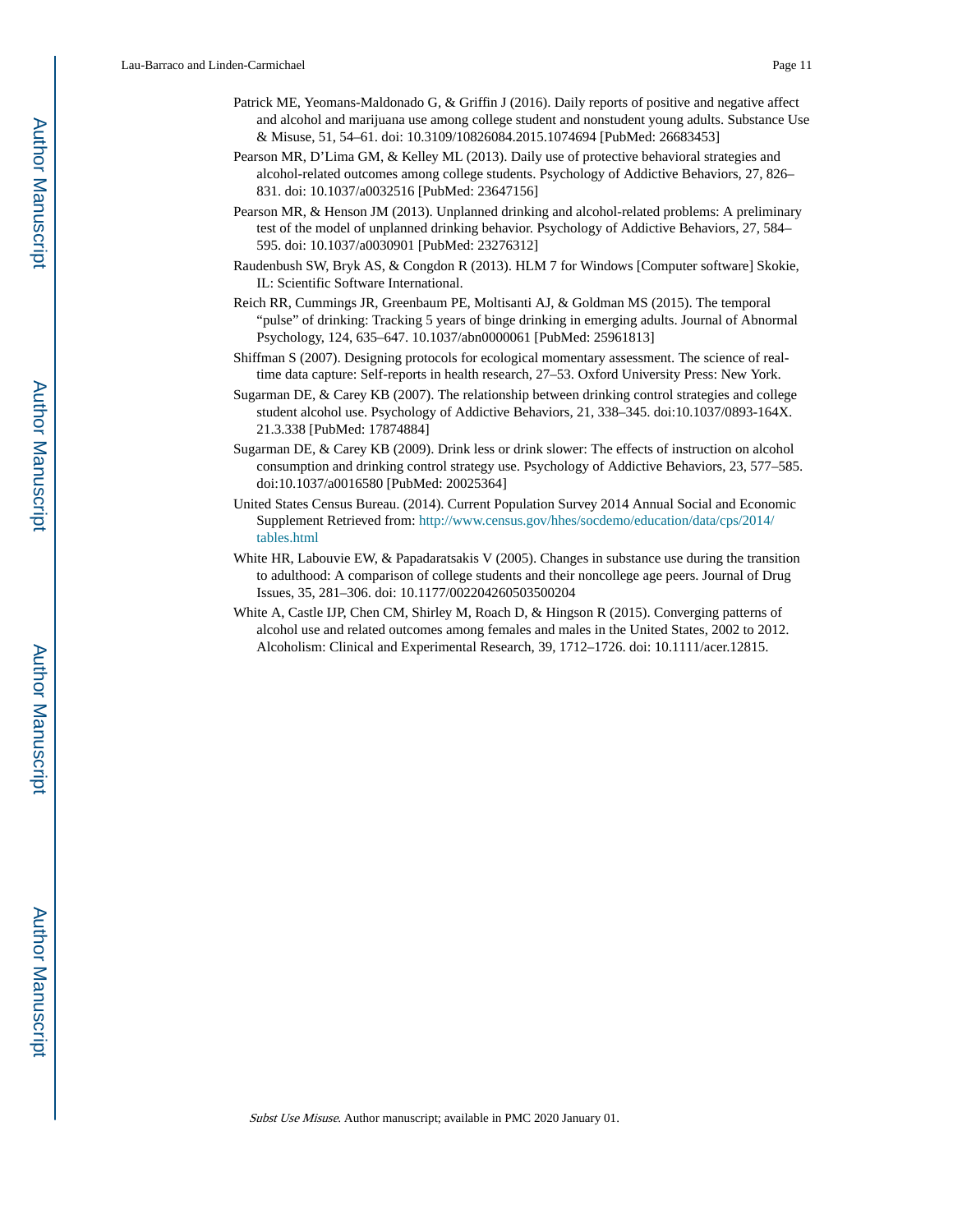# **Definitions of Key Terms and Concepts**

**Nonstudents:** Individuals who have had no postsecondary education.

**Emerging adults:** Individuals aged 18 to 25 years old.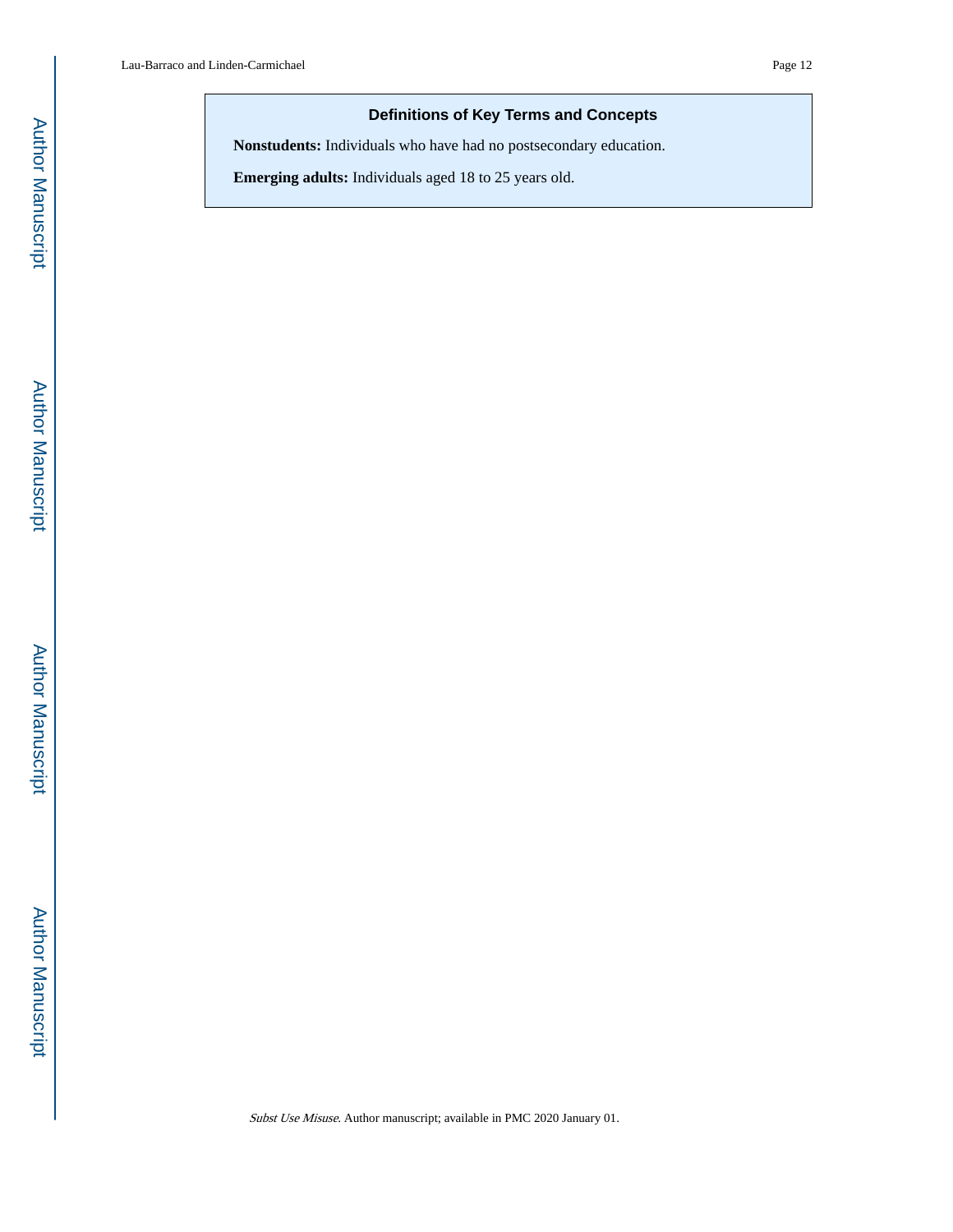**Table 1**

Daily Descriptive Information for the Overall Sample and by Gender Daily Descriptive Information for the Overall Sample and by Gender

|                                                                                                                   | Overall               | Men                   | Women                  |
|-------------------------------------------------------------------------------------------------------------------|-----------------------|-----------------------|------------------------|
| Drinking Days                                                                                                     |                       |                       |                        |
| Average number of drinks consumed last night                                                                      | $(SD = 4.0)$          | $(SD = 5.1)$          | $(SD = 1.4)$           |
|                                                                                                                   | 4.0 drinks            | 6.3 drinks            | 2.3 drinks             |
| % drinking days that were heavy drinking days                                                                     | $(SD = 0.4)$          | $(SD = 0.5)$          | $(SD = 0.2)$           |
|                                                                                                                   | 37.4%                 | 53.8%                 | 24.5%                  |
| Average number of hours they drank last night                                                                     | 2.81 hours            | $(SD = 2.8)$          | $(SD = 1.2)$           |
|                                                                                                                   | $(SD = 2.3)$          | 4 hours               | 1.8 hours              |
| Average level of subjective intoxication last night                                                               | $(SD = 25.9)$         | $(SD = 27.7)$         | $(SD = 22.2)$          |
|                                                                                                                   | 34.3                  | 44.4                  | 26.4                   |
| Average number of problems experienced last night                                                                 | 2.2 problems          | 3.4 problems          | 1.2 problems           |
|                                                                                                                   | $(SD = 2.2)$          | $(SD = 2.5)$          | $(SD = 1.4)$           |
| % of drinking days involving an alcohol problem                                                                   | $(SD = 0.4)$          | $(SD = 0.3)$          | $(SD = 0.3)$           |
|                                                                                                                   | 58.9%                 | 78%                   | 44%                    |
| Non-drinking Days (% of days)                                                                                     |                       |                       |                        |
| SQ: Chose to participate in enjoyable activities that                                                             | $(SD = 0.3)$          | $SD = 0.2$            | $77.7\%$<br>(SD = 0.3) |
| don't include alcohol use                                                                                         | 79.9%                 | 83.1%                 |                        |
| SQ: Found other ways besides drinking to reduce                                                                   | $(SD = 0.3)$          | $(SD = 0.3)$          | $(SD = 0.4)$           |
| stress                                                                                                            | 75.1%                 | 75.7%                 | 74.6%                  |
| SQ: Practiced ways to be more comfortable in social                                                               | $(SD = 0.4)$          | $(SD = 0.4)$          | $SD = 0.4$             |
| settings without using alcohol                                                                                    | 55.1%                 | 58.6%                 | 52.8%                  |
| SQ: Was prepared with effective coping strategies in<br>situations where you thought heavy drinking was<br>likely | $(SD = 0.4)$<br>48.4% | $(SD = 0.4)$<br>47.6% | $(SD = 0.5)$<br>48.9%  |
| RFND: Had to work at job                                                                                          | $(SD = 0.4)$          | $(SD = 0.5)$          | $(SD = 0.4)$           |
|                                                                                                                   | 28.8%                 | 27.7%                 | 29.6%                  |
| RFND: Had too much work to do                                                                                     | $(SD = 0.3)$          | $(SD = 0.2)$          | $(SD = 0.4)$           |
|                                                                                                                   | 19.1%                 | 8.2%                  | 26.3%                  |
| RFND: No one to drink with                                                                                        | $(SD = 0.3)$          | $(SD = 0.4)$          | $(SD = 0.2)$           |
|                                                                                                                   | 10.4%                 | 16.8%                 | 6.1%                   |
| RFND: Couldn't obtain alcohol                                                                                     | $(SD = 0.2)$          | $(SD = 0.3)$          | $(SD=0.1)$             |
|                                                                                                                   | 8.4%                  | 16.1%                 | 3.3%                   |
| RFND: No desire to drink                                                                                          | $(SD = 0.3)$          | $(SD = 0.4)$          | $(SD = 0.2)$           |
|                                                                                                                   | 74.4%                 | 50.9%                 | 90.1%                  |
| RFND: Usually don't drink this night                                                                              | $(SD = 0.3)$          | $(SD = 0.3)$          | $(SD = 0.3)$           |
|                                                                                                                   | 82.6%                 | 28.9%                 | 35.1%                  |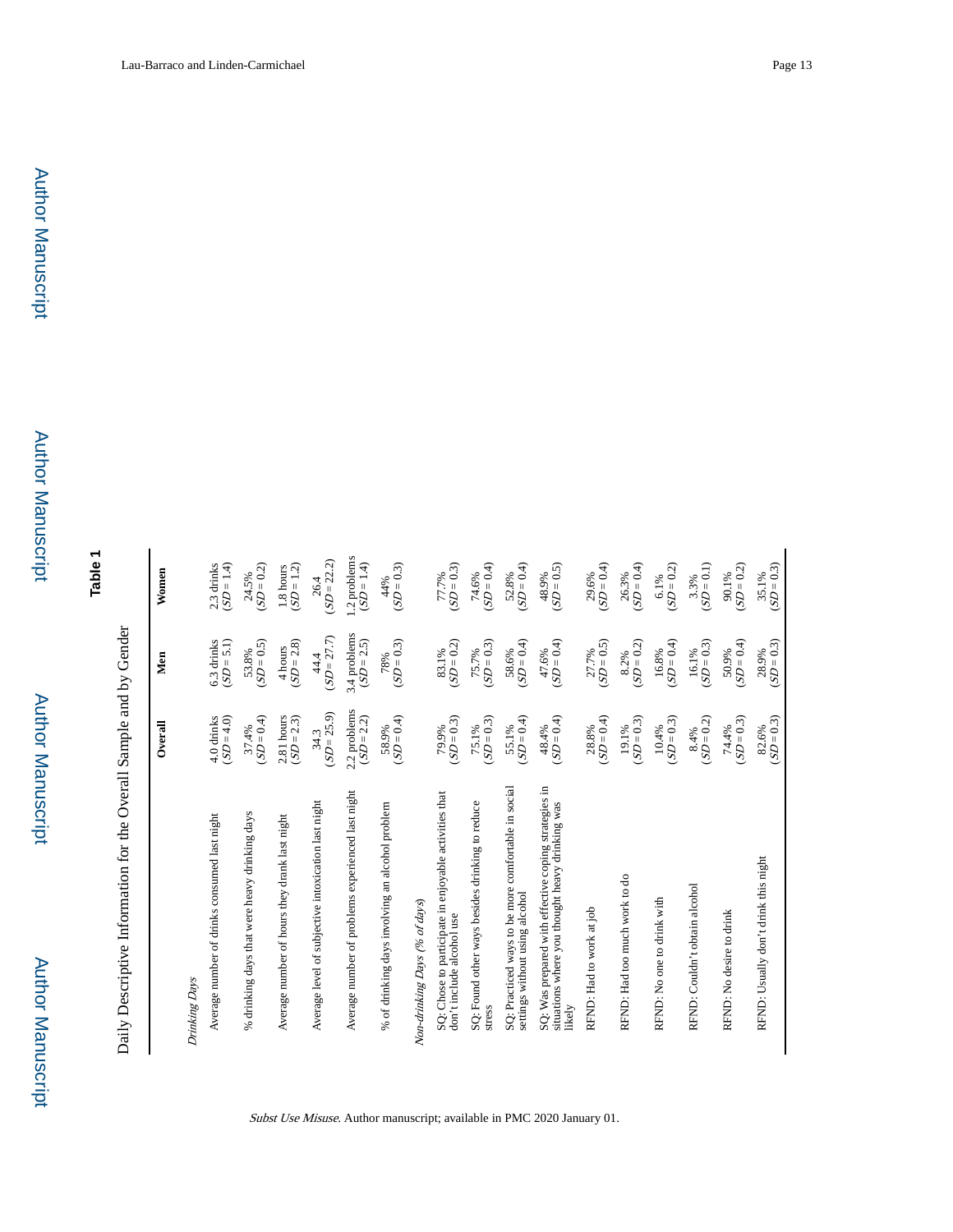Author Manuscript Author Manuscript

# Author Manuscript**Author Manuscript**

 Author ManuscriptAuthor Manuscript Note.  $SQ = Strategy$  Questionnaire. RFND = Reasons for Not Drinking. Average level of subjective intoxication last night is assessed on a scale ranging from 0 (not drunk at all) to 100 (extremely drunk). Note. SQ = Strategy Questionnaire. RFND = Reasons for Not Drinking. Average level of subjective intoxication last night is assessed on a scale ranging from 0 (not drunk at all) to 100 (extremely drunk).

\*\*<br> $p < 01$ .  $p < 0.05$ .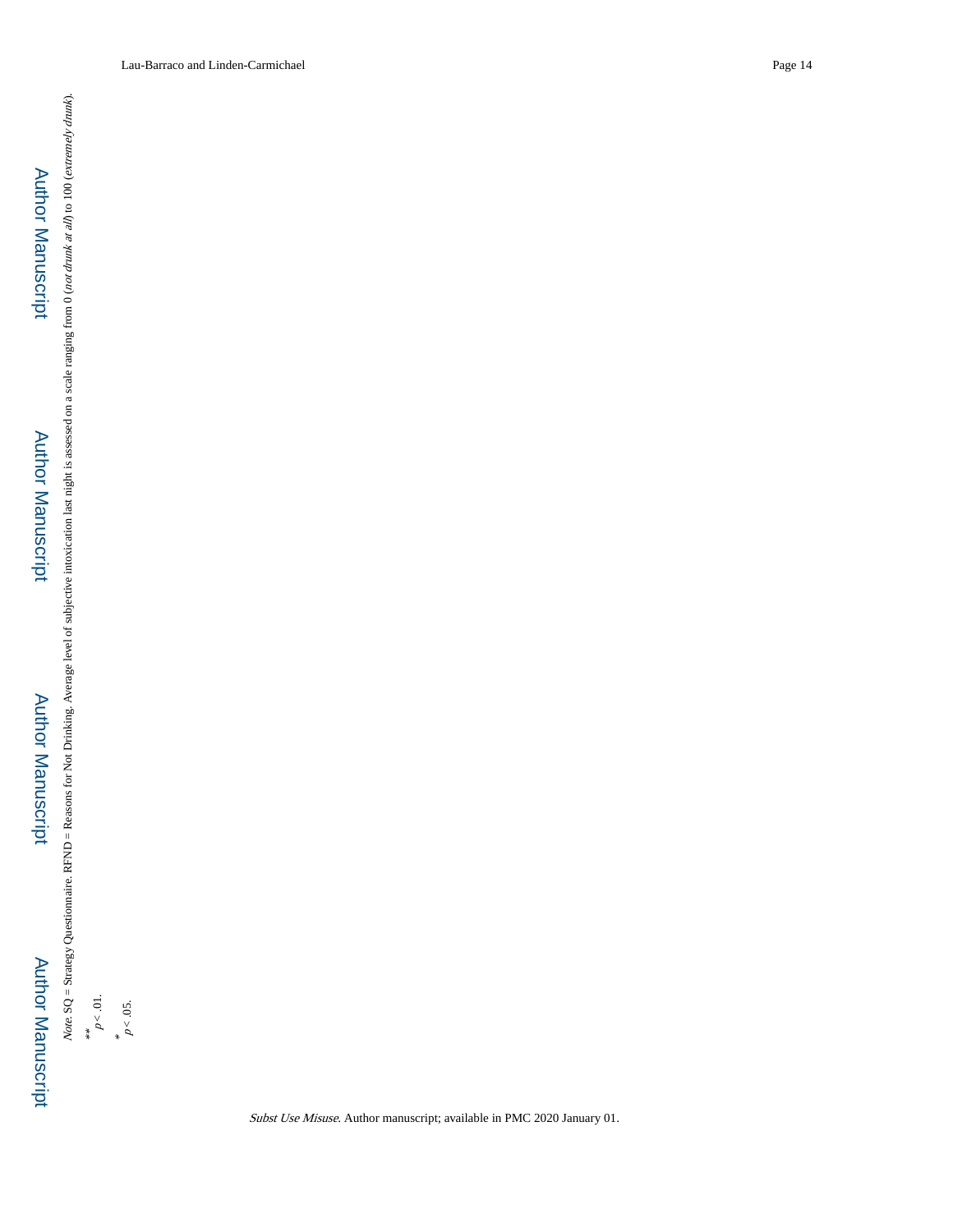## **Table 2**

Multilevel Models of Number of Drinks Predicting Daily Level of Subjective Intoxication

|                            | B(SE)                      |
|----------------------------|----------------------------|
| Intercept                  | 32.48 $(11.47)^*$          |
| Level 1: Daily level       |                            |
| Number of drinks           | $6.72(0.89)$ <sup>**</sup> |
| Level 2: Person level      |                            |
| Gender                     | 2.01(6.99)                 |
| Baseline BYAACO            | $-0.04(0.42)$              |
| Aggregate number of drinks | 5.20 (0.90)                |

Note. BYAACQ = Brief Young Adult Alcohol Consequences Questionnaire. "Aggregate number of drinks" represents the average number of drinks for each individual across days.

\*\*<br> $p < .001$ .

 $p^*$  05.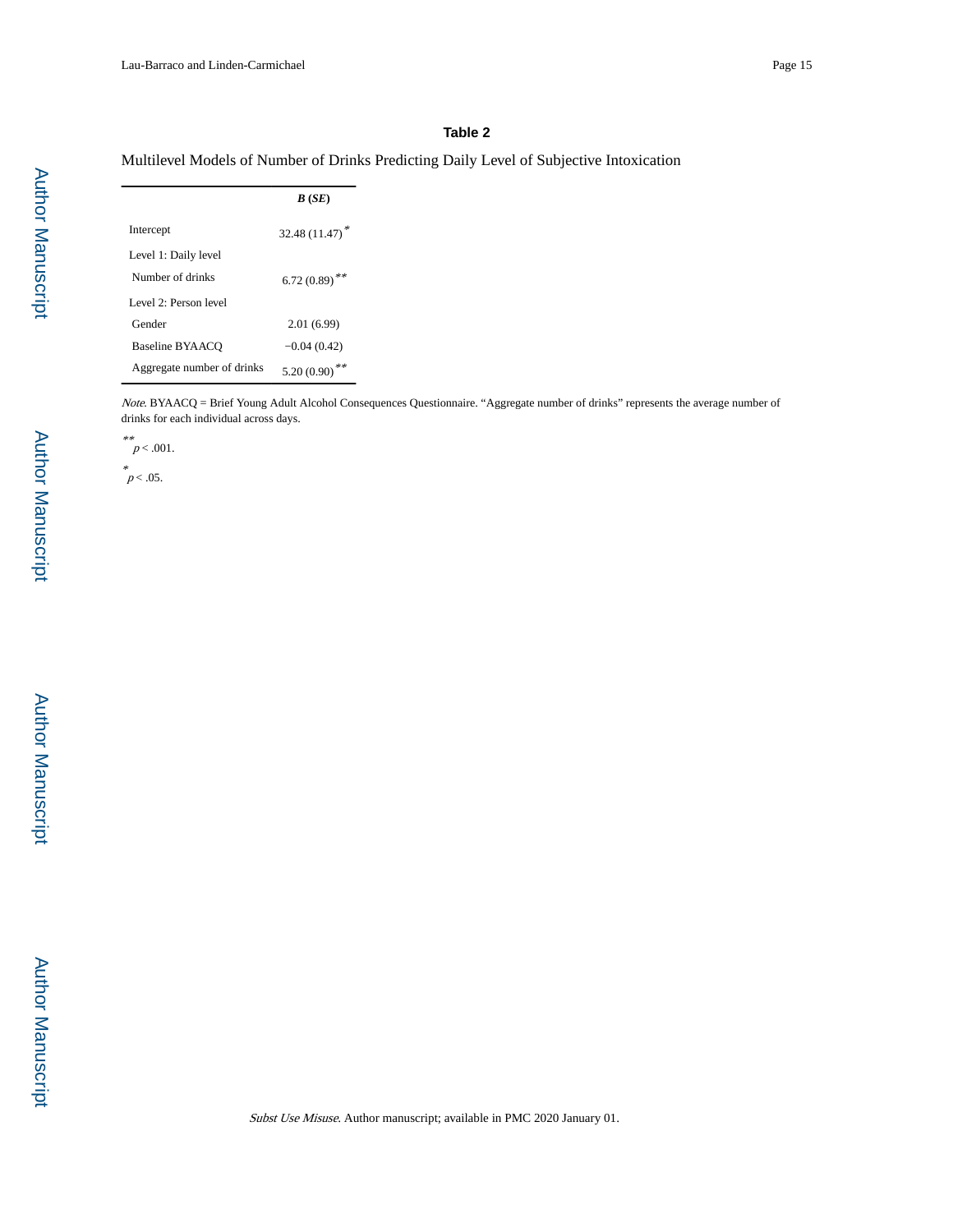## **Table 3**

# Multilevel Models of Number of Drinks Predicting Daily Alcohol-Related Problems

|                            | B(SE)          |
|----------------------------|----------------|
| Intercept                  | $3.70(1.48)^*$ |
| Level 1: Daily level       |                |
| Number of drinks           | $0.31(0.12)^*$ |
| Level 2: Person level      |                |
| Gender                     | $-1.08(0.90)$  |
| <b>Baseline BYAACO</b>     | $0.15(0.05)^*$ |
| Aggregate number of drinks | 0.08(0.12)     |

Note. BYAACQ = Brief Young Adult Alcohol Consequences Questionnaire. "Aggregate number of drinks" represents the average number of drinks for each individual across days.

 $p < .05$ .

Author Manuscript

Author Manuscript